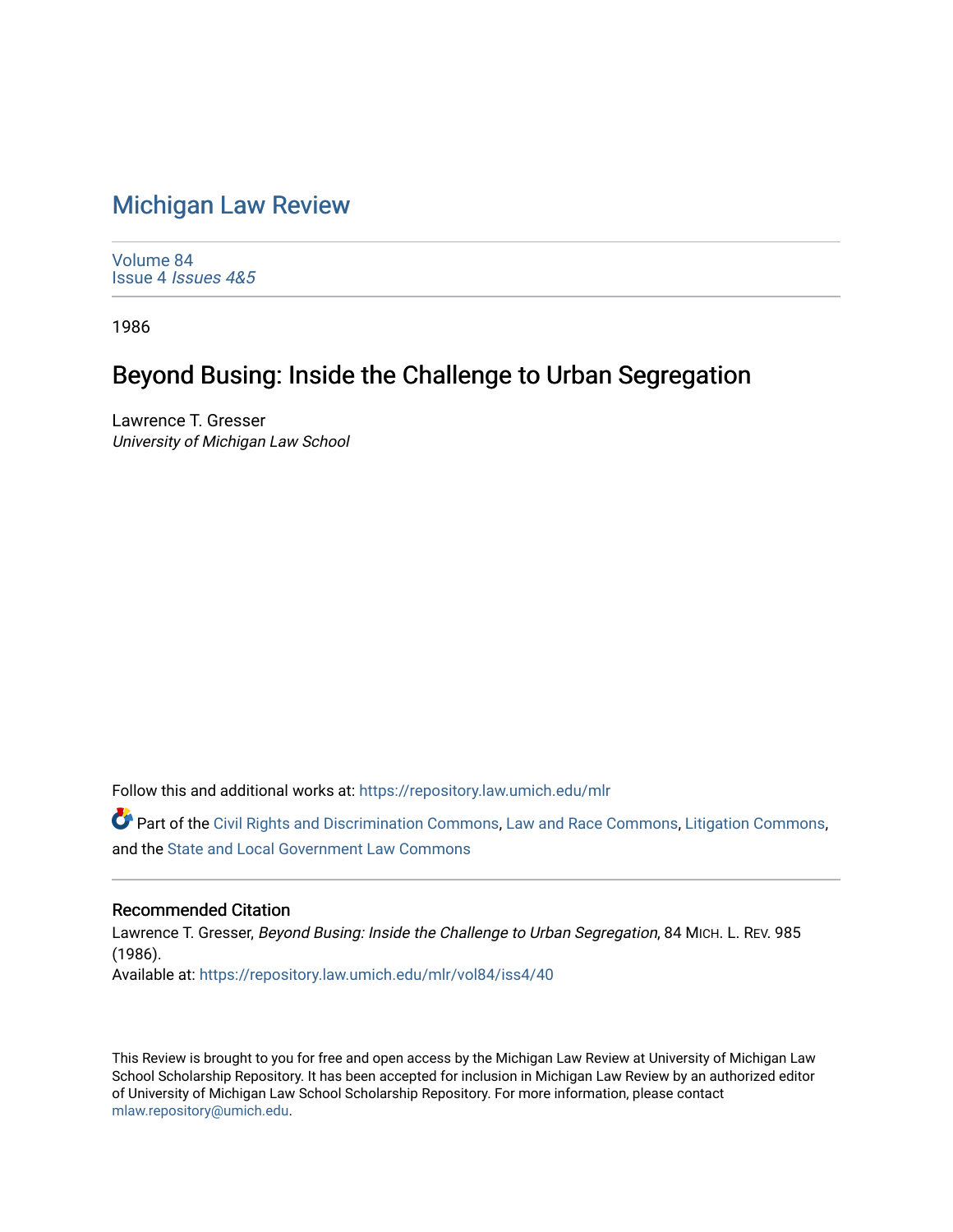BEYOND BUSING: INSIDE THE CHALLENGE TO URBAN SEGREGA-TION. By *Paul R. Dimond.* Ann Arbor: University of Michigan Press. 1985. Pp. xii, 411. \$29.95.

*Beyond Busing,* Paul Dimond's excellent and informative book on the major urban desegregation cases of the 1970s, is an exquisitely well-timed contribution to the debate on the effectiveness and propriety of busing elementary and secondary school students to achieve school desegregation. Dimond litigated some of the decade's most important busing cases, and this book focuses on the trial and appellate histories of *Bradley v. Milliken,* 1 *Brinkman v. Dayton Board of Education,* 2 *Evans v. Buchanan,* 3 and *Penick v. Columbus Board of Education.* 4 Dimond's accounts of these cases and his imperfectly linked description of two important housing cases add up to a powerful argument that, in the words of National Association for the Advancement of Colored People (NAACP) general counsel Nathaniel Jones, "what most judges and the public perceived as *de facto* or adventitious segregation *was* . . . *de jure* or official segregation and intentional discrimination, public and private" (p. 30).

Dimond's description of the landmark Detroit cross-district busing case, *Bradley v. Milliken,* is especially compelling. *Bradley* grew out of a desegregation plan that died. In April 1970, Detroit school board president Abraham Zwerdling persuaded the school board to pass a school decentralization plan that called for "regional boundaries maximizing the limited potential for desegregation within the city and redrawing attendance boundaries for twelve of the twenty-two regular high schools across the color line of residential segregation" (p. 27). Two days later the Michigan House of Representatives reversed the board's plan. The Detroit Branch of the NAACP filed suit in federal district court to challenge the rescission of the April desegregation

<sup>1.</sup> 433 F.2d 897 (6th. Cir. 1970), 438 F.2d 945 (6th. Cir.), *on remand,* 338 F. Supp. 582 (E.D. Mich. 1971), 345 F. Supp. 914 (E.D. Mich. 1972), *ajfd. in part and revd. in part,* 484 F.2d 215 (6th Cir. 1973), *revd.,* 418 U.S. 717 (1974), *on remand,* 402 F. Supp. 1096 (E.D. Mich.), 411 F. Supp. 943 (E.D. Mich. 1975), *ajfd.,* 540 F.2d 229 (6th Cir. 1976), *ajfd.,* 433 U.S. 267 (1977).

<sup>2.</sup> Brinkman v. Gilligan, 503 F.2d 684 (6th Cir. 1974), 518 F.2d 853 (6th Cir. 1975), *cerL denied,* 423 U.S. 1000 (1975), 539 F.2d 1084 (6th Cir. 1976), *vacated sub nom.* Dayton Bd. of Educ. v. Brinkman, 433 U.S. 406, *on remand,* Brinkman v. Gilligan, 446 F. Supp. 1232 (S.D. Ohio 1977), *revd.,* 583 F.2d 243 (6th Cir. 1978), *ajfd. sub nom.* Dayton Bd. of Educ. v. Brinkman, 443 U.S. 526 (1979).

<sup>3. 379</sup> F. Supp. 1218 (D. Del. 1974), 393 F. Supp. 428 (D. Del.), *ajfd. mem.,* 423 U.S. 962 (1975), 416 F. Supp. 328 (D. Del.), *appeal dismissed sub nom.* Delaware State Bd. of Educ. v. Evans, 429 U.S. 973 (1976), *ajfd., 555* F.2d 373 (3d Cir. 1977), *cerL denied,* 434 U.S. 880, 435 F. Supp. 832 (D. Del. 1977), 447 F. Supp. 982 (D. Del.), *ajfd.,* 582 F.2d 750 (3d Cir. 1978), *cert. denied,* 446 U.S. 923 (1980).

<sup>4. 429</sup> F. Supp. 229 (S.D. Ohio 1977), *ajfd. in part, vacated and remanded in part,* 583 F.2d 787 (6th Cir. 1978), *ajfd.,* 443 U.S. 449 (1979), *on remand,* 519 F. Supp. 925 (S.D. Ohio), *ajfd.,*  663 F.2d 24 (6th Cir. 1981), *cert. denied,* 455 U.S. 1018 (1982).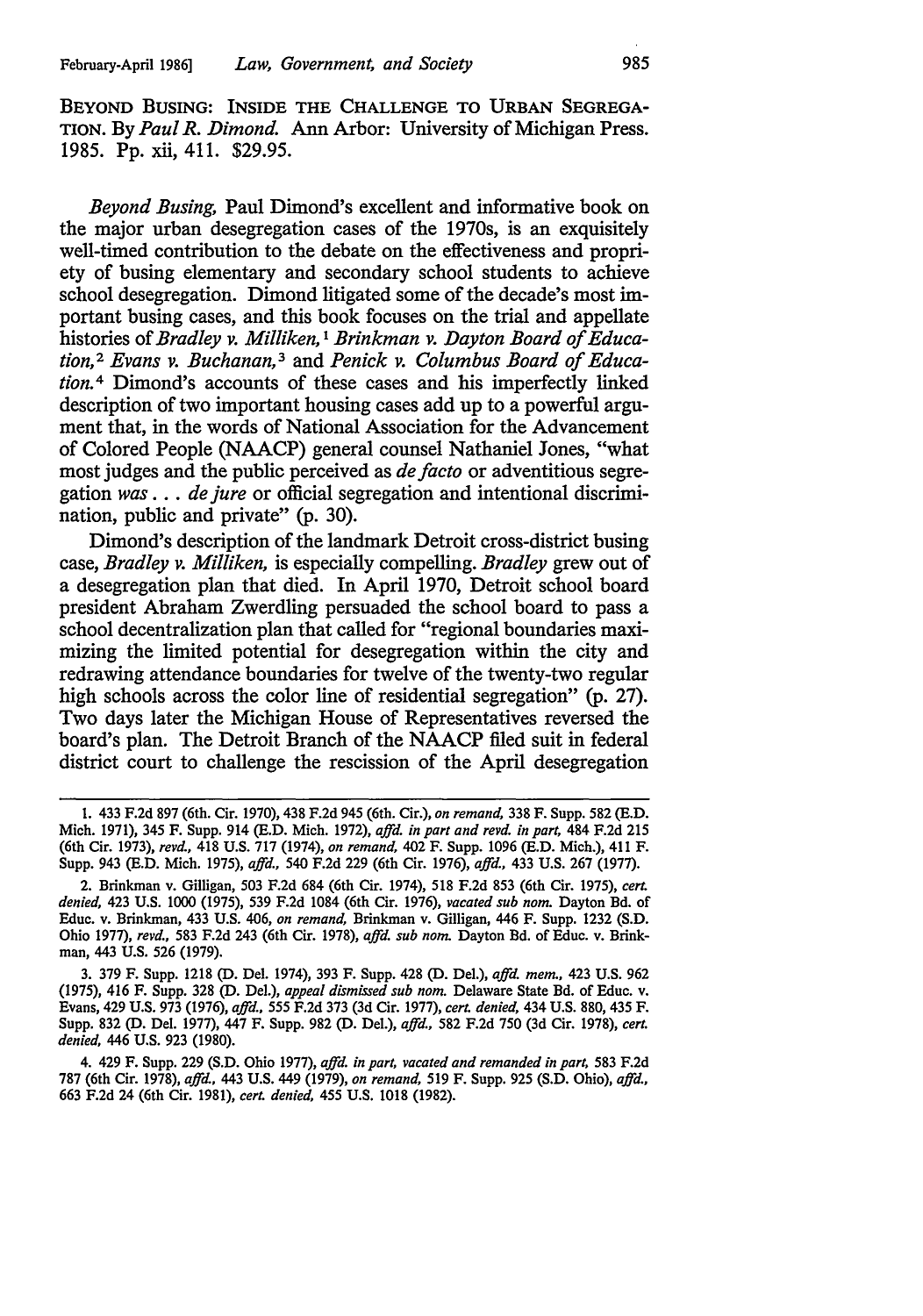plan and to require the Detroit school board to go further and completely eliminate illegal racial segregation in Detroit schools.

Dimond emphasizes that the NAACP lawyers did not originally contemplate the cross-district remedy that would make *Bradley*  famous:

The complaint requested that the board submit a plan for the next school year to eliminate racially identifiable schools, but there was no request for a plan that would go beyond the boundaries of the Detroit school district. Given the extreme difficulty of the case . . . there was little inclination among the NAACP legal staff to include a plea for city-suburban integration at the outset. [p. 31]

The idea of a metropolitan remedy evolved from what Dimond calls the "conversion" of Federal District Court Judge Stephen J, Roth. In a pretrial order, Judge Roth rejected plaintiffs' proposal to reinstate the April 1970 integration plan and instead provisionally approved a voluntary "magnet" school plan. At a news conference he called the NAACP lawyers "outsiders [who] should go away and let Detroit solve its own problems" (p. 36). Yet weeks of trial testimony slowly led him to change his mind about the extent and cause of segregation in Detroit. Witness after witness testified that housing and school segregation were widespread and did not result from "free choice" or "economics":

At each family-income and housing-cost level, [Dr. Karl] Tauber demonstrated from the census data how blacks and whites alike in all characteristics save race were still almost completely segregated. Economics did not account for the residential segregation by race. Based on data from many opinion surveys and the continuing black efforts to seek genuinely open and integrated housing, Tauber added, "I don't think the choice factor is very relevant." [p. 47]

Judge Roth concluded that along with government actors from other areas, school authorities actively participated in the maintenance of segregation. He found that the Detroit school board used optional zones in neighborhoods undergoing racial transition, attendance boundaries aimed at containing black students, and an "unmistakably dual pattern" of school construction to keep black and white students in segregated schools (pp. 68-70). After forty-one trial days, Judge Roth had come full circle. He "concluded that plaintiffs had proven all elements of their claim that black families and pupils had been contained in a basically separate set of blacks-only schools and housing" (p. 70). In an interview several months later, Judge Roth said:

We all got an education during the course of the trial. It opened my eyes. . . . I would never have known or understood the meaning and history of racial discrimination and segregation. . . . I hope I get a chance before this case is over to say publicly, from the bench, why I think [integration] has to happen. [p. 72]

As Judge Roth slowly came to accept the plaintiffs' arguments, he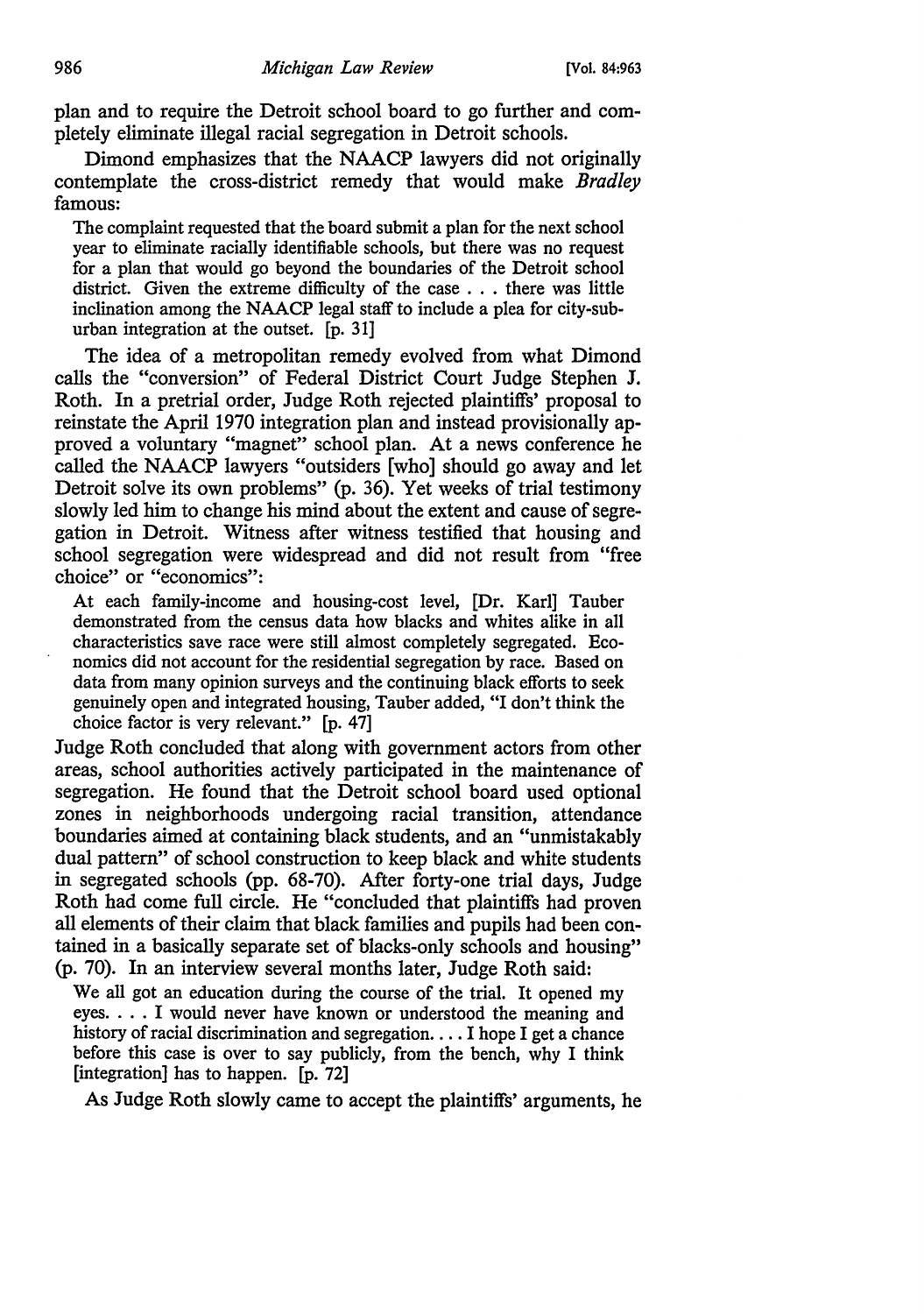began to question witnesses on whether a Detroit-only remedy could truly desegregate the schools. The judge concluded that the state of Michigan was ultimately responsible for remedying school segregation in Detroit and that only a plan that included the neighboring, largely white suburbs of Detroit could effect such a remedy. He actually rejected plaintiffs' provisional Detroit-only integration plan on the grounds that it "would clearly make the Detroit school system racially identifiable as Black," would "not lend itself as a building block for a metropolitan plan," and would "increase the flight of Whites from the city and tbe system" (p. 79). Dimond says:

Having sat through forty-one days of trial and having learned how the color line in Detroit had shifted over time and the blacks-only ghetto had expanded virtually all the way to the city limits, Roth was not about to make the boundary of the Detroit school district the new racial divide  $\ldots$  [p. 80]

Judge Roth ordered instead a cross-district busing plan involving 53 of the 86 school districts in Wayne, Oakland, and Macomb Counties.

Dimond is careful to point out the legal problems with the remedy theory (pp. 63-64). First, there was little case law on state responsibility because *post-Brown* plaintiffs had sued individual school districts rather than southern states. More importantly, the Supreme Court in *Swann* had stated that the "nature of the violation determines the scope of the remedy," and Dimond admits that "our legal vision was not clear" on the question of precisely how the "containment" violation extended beyond the boundaries of Detroit (p. 81). Plaintiffs did present evidence that the dual-system pattern of school construction and faculty assignments extended into the suburbs. Judge Roth used this evidence as a second reason for ordering cross-district busing (pp. 82-83), but Dimond suggests several times that the plaintiffs simply did not have sufficient resources to prepare an adequate theory of metropolitan-wide violation (pp. 40, 64). Finally, the suburban school districts that would be affected by a metropolitan remedy had not been joined as parties and had not been heard in court at all (p. 64).

Dimond traces *Bradley* through the slow, rather agonizing appellate process that finally resulted in a five-to-four Supreme Court decision reversing Judge Roth and the Sixth Circuit Court of Appeals on the question of metropolitan relief. One of the great strengths of this book is that it provides the reader with sufficient information to criticize intelligently the majority's characterization of the trial court record and the choices available to Judge Roth.

Chief Justice Burger's central argument is superficially plausible: To approve the remedy ordered by the courts [below] would impose on the outlying districts, not shown to have committed any constitutional violation, a wholly impermissible remedy based on a standard not hinted at in *Brown I* and *II* or any holding of this Court .... The constitutional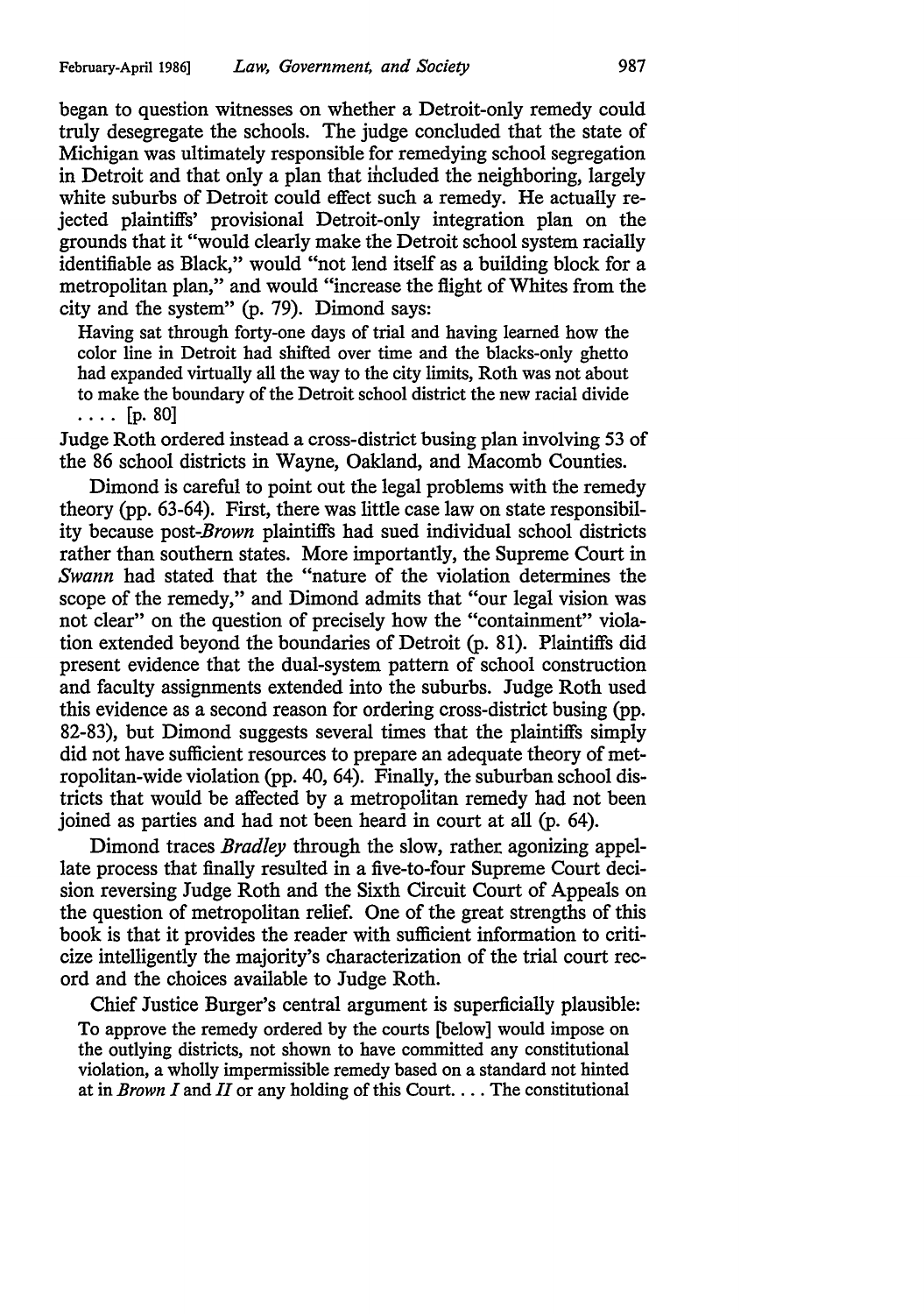right of the Negro [children] residing in Detroit is to attend a unitary school system in that district. [pp. 110-11]

Yet this argument, without more, does not withstand much scrutiny. As then-Judge Wade McCree pointed out during oral argument before the Sixth Circuit, the fourteenth amendment probably does not require a finding of wrongdoing against every subdivision affected by a remedy plan. "Take, for example, a reapportionment case where the people of Detroit have less than one-man, one-vote but its immediate suburbs are not malapportioned. In providing a remedy for the injured Detroit voters by redrawing election districts, the suburbs are not immune, are they?" (p. 92). Burger's conclusion that school districts in Michigan are completely autonomous may distinguish school segregation cases from voting cases, but again Dimond's account of the district/state relation is detailed enough to raise serious questions about Burger's analysis.

Dimond's account of the Dayton school case, *Brinkman v. Dayton Board of Education, 5* shows even more clearly the difficulties in proving that apparently *de facto* segregation is actually *de jure* (pp. 121- 46). Like *Bradley, Brinkman* can be said to begin with a rescinded desegregation plan. In December 1971, the Dayton school board admitted that Dayton schools were racially segregated because of school board actions and inaction, and ordered the superintendent to develop a pupil reassignment plan; in January 1972, a new board reimposed the old attendance zones and assignment policy.

Dimond begins his story with the words of black students and teachers who had suffered years of discrimination in Dayton:

Q. Mrs. Greer, could you describe for us when you first experienced what you considered to be discriminatory acts in the Dayton Public Schools?

A. I can remember in my second year at Weaver Elementary School.  $\ldots$  There was a Christmas play.  $\ldots$  I... tried out ... and wanted to take the part of an angel. [T]he teacher who was in charge of the play indicated that I could not be an angel in the play because there were no colored angels. [p. 7]

Another witness, Ella Taylor Lowrey, described the structure in which she taught:

This small frame [building] ... being very fragile, was soon dilapidated, in bad condition. The walls were bad; the windows were bad and broken out, and the heating unit became bad. The [board] finally built what I would call a permanent building behind this frame house ... [with] four rooms. Then the two-room portable was tom down. At that time, we had eight black classrooms with eight black teachers .... I had 62 children in the sixth grade room.... The white teacher in the brick building with all white children had 20. [p. 4]

These statements were made at trial to bolster plaintiffs' legal the-

<sup>5.</sup> *See* note 2 *supra.*